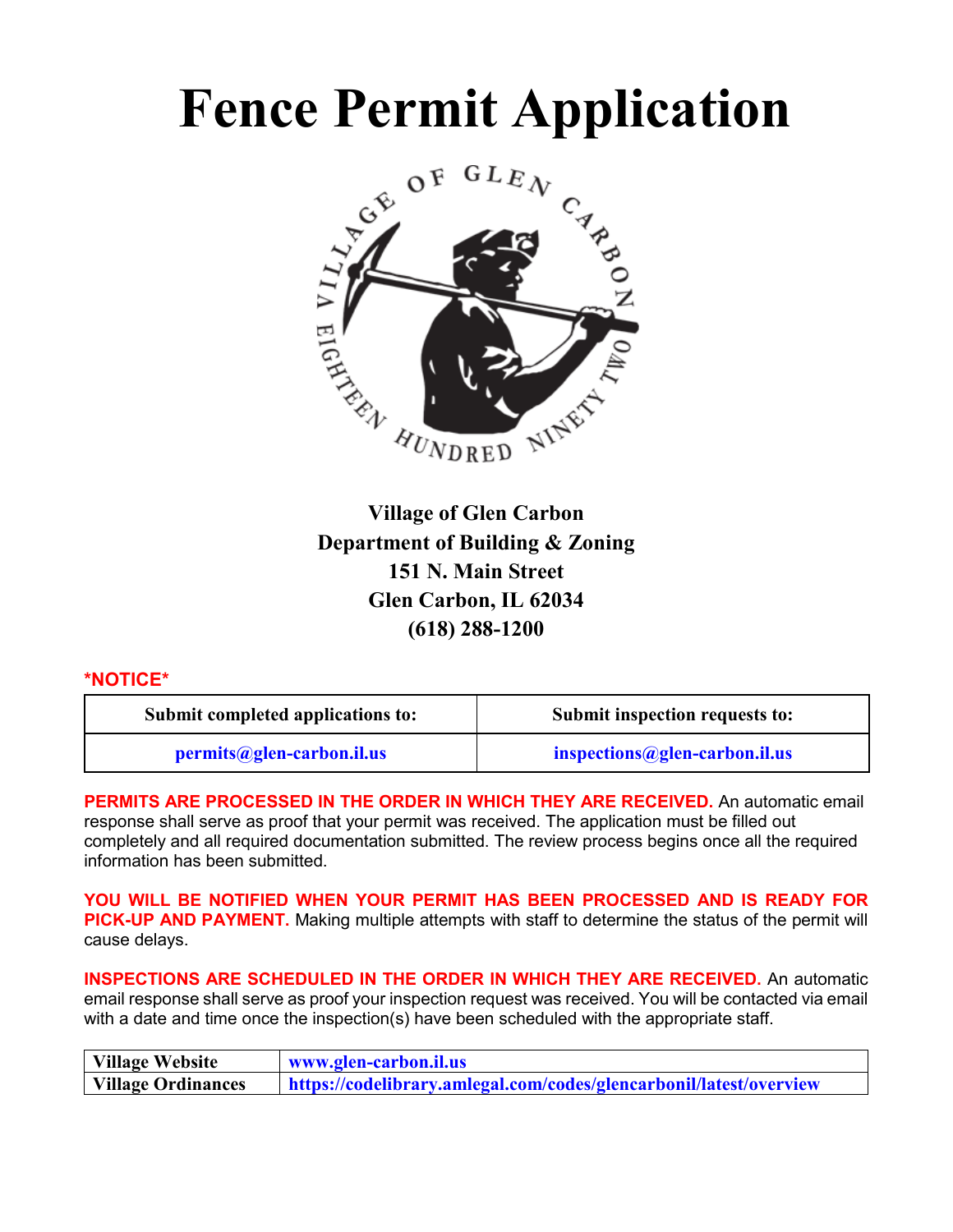

**A site plan must be sumitted or drawn on the attached sheet at a scale large enough for clairity showing the following information: A) Location and Dimensions of lot, buildings, driveways and off street parking; B) Existing easements and setback locations; C) Distance between buildings, front, side and rear lot lines. Show location of proposed fence.** 

**An elevation drawing of fence indicating height and materials to be used in the fence construction. SHOW CONSTRUCTION AREA AND HOW YOU INTEND TO ACCESS SAID AREA.** 

| Address of Property : |                                                    |  |  |  |  |  |  |  |  |  |  |  |
|-----------------------|----------------------------------------------------|--|--|--|--|--|--|--|--|--|--|--|
| Owner:                | Applicant: (if different than Owner or Contractor) |  |  |  |  |  |  |  |  |  |  |  |
| Name:                 | Name:                                              |  |  |  |  |  |  |  |  |  |  |  |
| Address:              | Address                                            |  |  |  |  |  |  |  |  |  |  |  |
| Telephone:            | Telephone:                                         |  |  |  |  |  |  |  |  |  |  |  |
| Email:                | Email:                                             |  |  |  |  |  |  |  |  |  |  |  |
| <b>Contractor:</b>    |                                                    |  |  |  |  |  |  |  |  |  |  |  |
| Name:                 |                                                    |  |  |  |  |  |  |  |  |  |  |  |
| Address:              |                                                    |  |  |  |  |  |  |  |  |  |  |  |
| Telephone:            |                                                    |  |  |  |  |  |  |  |  |  |  |  |
| Email:                |                                                    |  |  |  |  |  |  |  |  |  |  |  |

HOLD HARMLESS AGREEMENT: By signing this application the applicant agrees to the following: A) To remove (and replace at the undersigned's option) said fence and/or wall, at the undersigned's sole expense, at the request of the Village of Glen Carbon, or at the request of any utility company then having utility easement rights over, under, upon or along the property herein described; B) To maintain said fence and/or wall in good repair and appearance; C) to hold harmless the Village of Glen Carbon, its officers, agents, employees, successors and assigns from any and all costs, expenses, attorneys' fees and otherwise, related to the placement, removal, repair, reconstruction and/or maintenance of said fence and/or wall; and D) To defense the Village at the underisigned's sole expense, for any and all claims against the Village related to the placement, removal, repair, reconstruction and/or maintenance of said fence and/or wall, so long as said claim(s) against the Village is not premised upon the sole alleged misconduct of the Village and/or its officers, agents, employees, successors and assign.

The owner of this structure and the undersigned agree to conform to all applicable laws of this jurisdiction and agree not to allow person or persons to use or occupy the above structure before a final inspection has been made and approved and a Certificate of Use and Occupancy has been issued for said structure. **"It is the applicant's responsibility to comply with any subdivision covenants and restrictions which may also apply to your proposed construction."**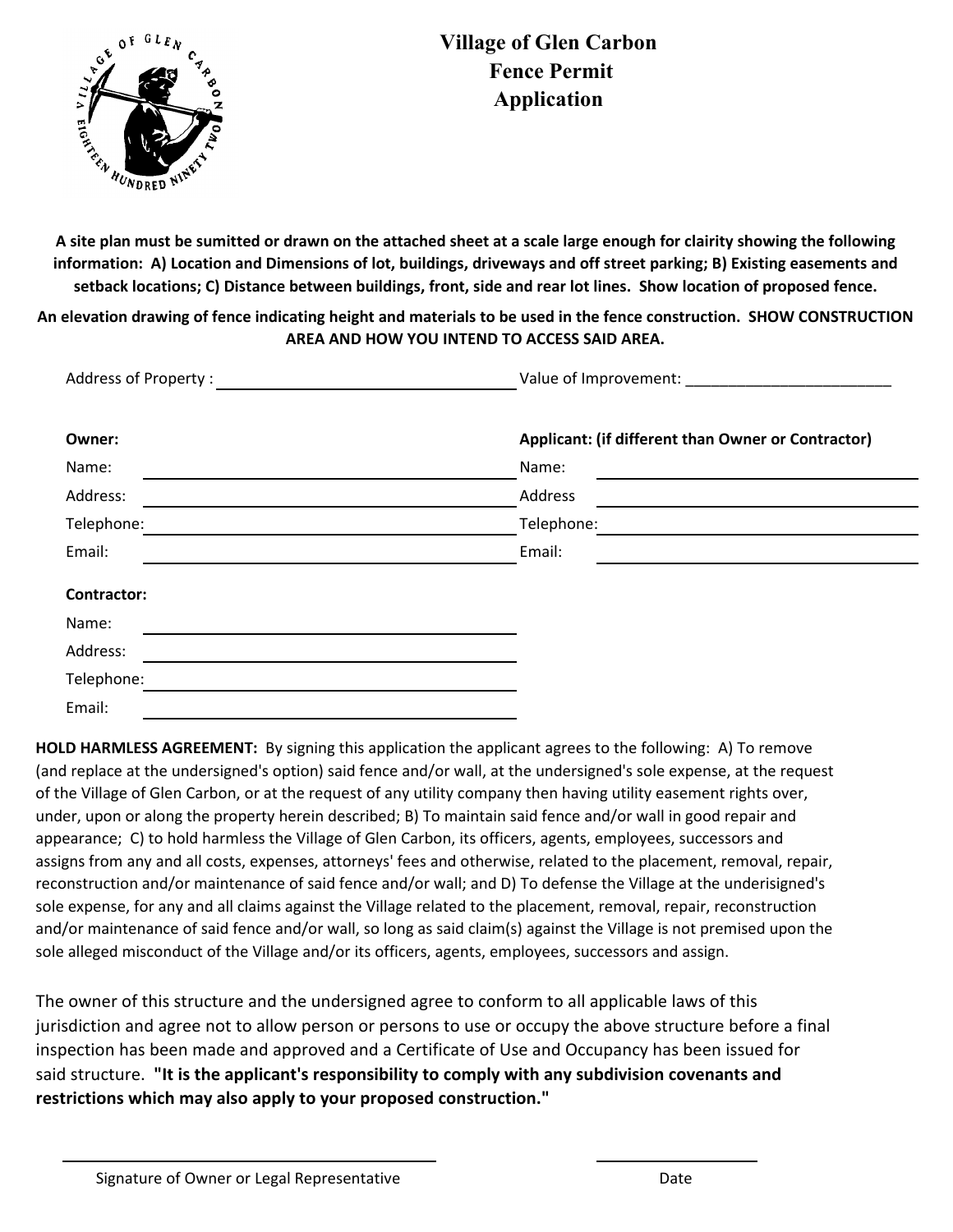## **NOTE: PLEASE REMEMBER TO CALL JULIE AT 1-800-892-0123 BEFORE YOU DIG!!!!!**

## **Fence Permit Information Sheet**

**Fences and Walls** (Glen Carbon Zoning Ordinance)

**Rights-of-Way** - Fences and walls shall not be construction on or over any easement dedicated for public road right-of-way.

**Easements** - Fences and walls may be permitted on public easements subject to:

- 1. The administrative review, evaluation and approval of the Village Building & Zoning Administrator, and
- 2. Signature upon said permit indicating that the applicant agrees to Items 1-4 listed under the Hold Harmless Agreement Section.

**Front Yard** – Fences not exceeding four feet (4') to five feet (5') in height, with an average height of four feet six inches (4'6") within a ten foot (10') length, may be erected in the front yard of any lot. A front yard is adjacent to any street.

**Side Yard** – Fences not exceeding six feet (6') in height may be erected in the side yard of any lot provided they do not extend beyond the front setback line.

**Rear Yard** – Fences not exceeding six feet (6') in height may be erected in the rear yard of any lot.

**Prohibited Materials** – No barbed wire, electrical elements, or other hazardous material shall be maintained as a fence or part of a fence or wall in a residential district.

**Required Corner Visibility** – On every corner lot, the triangle formed by the street lines of such lot and a line drawn between points on such street lines which are thirty feet (30') from the intersection thereof shall be clear of any structure or planting of such nature and dimension as to obstruct lateral vision; provided, that this requirement shall generally not apply to the trunk of a tree (but not branches or foliage) or a post, column or similar structure which is no greater than one foot (1') in cross section or diameter. Lateral vision shall be maintained between a height of thirty inches (30'') and ten feet (10') above the average elevation of the existing surface of both streets measured along the center lines adjacent to the visibility triangle.